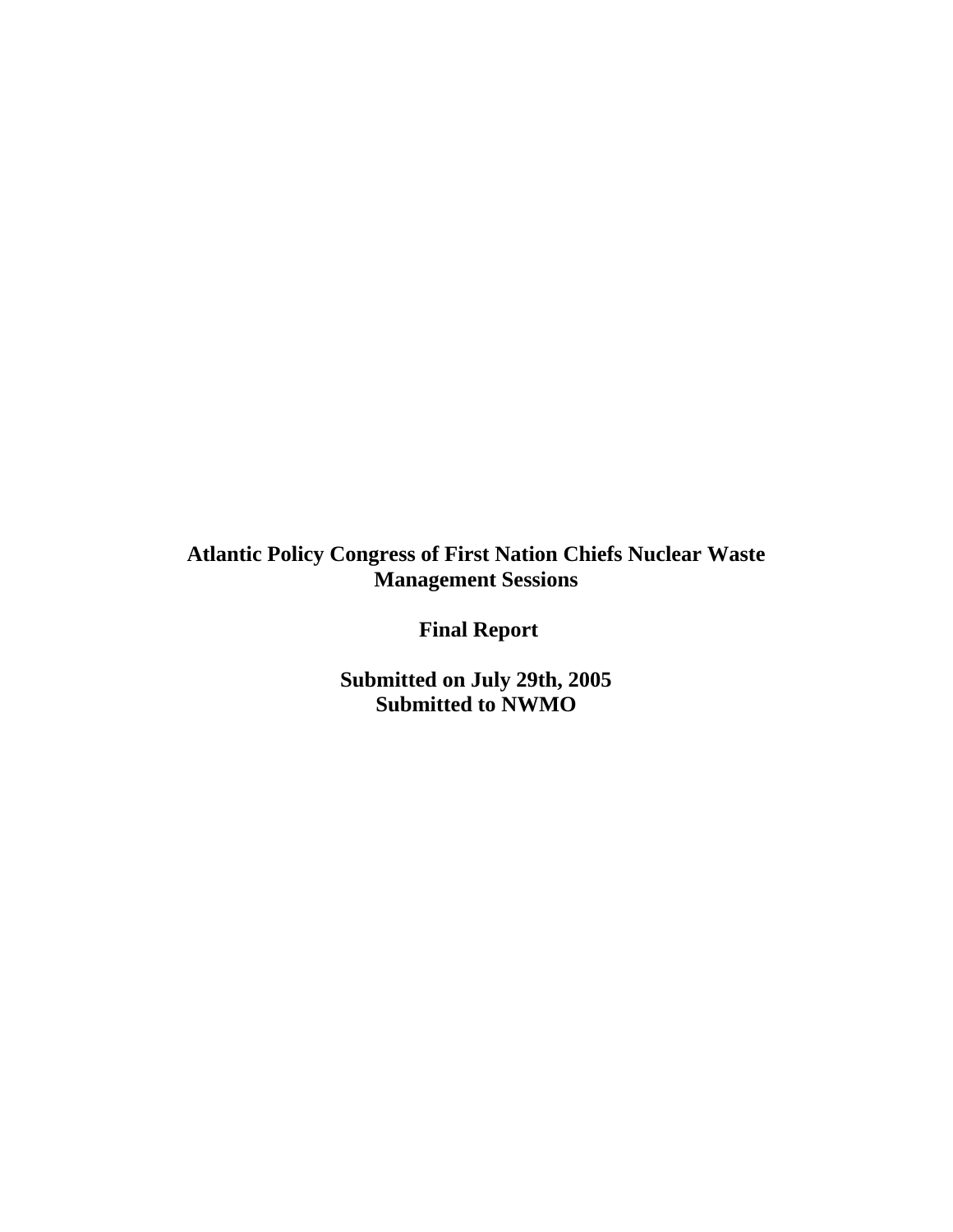## **Introduction**

Four sessions where held within the Atlantic Region where Mi'kmaq Maliseet and Passamaquoddy people from various age groups were invited to attend and give their opinions and thoughts into the process dealing with nuclear waste management. These meetings allowed for a more in-depth discussion on Nuclear Waste and sparked interest to learn more about this issue. The Following is a brief description and an overview of the discussions and recommendations which flowed from the four sessions.

# **Elsipogtog First Nation**

The first day-long Nuclear Waste Management workshop organized by the Atlantic Policy Congress was held in Elsipogtog, New Brunswick, at the Elsipogtog Health Center on June  $8<sup>th</sup>$ , 2005. We had 9 participants show up all together and we had 13 people present including speakers. The meeting started at 10 a.m. with an opening prayer made by a much respected elder from Elsipogtog First Nation. Opening comments where made by Cheryl Knockwood and Oasoeg Milliea. The main observation at this workshop was that the issue of nuclear waste storage is so complicated and the impacts of the decisions are so great that we must give ourselves the necessary time and resources to examine and analyze the options. Tony Hodge from NWMO was there to give an overview of this subject matter. Simon Osmond from APCFNC discussed other possible sources of energy. There was a lively discussion and many questions were asked. Meeting was adjourned at 4:30 p.m.

Many of the participants conveyed the importance of educating ourselves on this issue and the need to adapt ourselves to something even better such as conserving energy. One person commented on how powerful Nuclear waste and how devastating it is on environment. Meantime we must be very cautious. Got to respect nuclear waste, the answers will not come over night.

Another participant expressed how horrified she was by impacts of nuclear energy on first nations in Ontario. She stated she came from a community where she seen the fish from that area, covered with tumors. She said people were getting cancers and dying from it. She raised concerns about how much money they put in front of first nation communities. "You don't get anything for nothing; nuclear waste is a time machine. When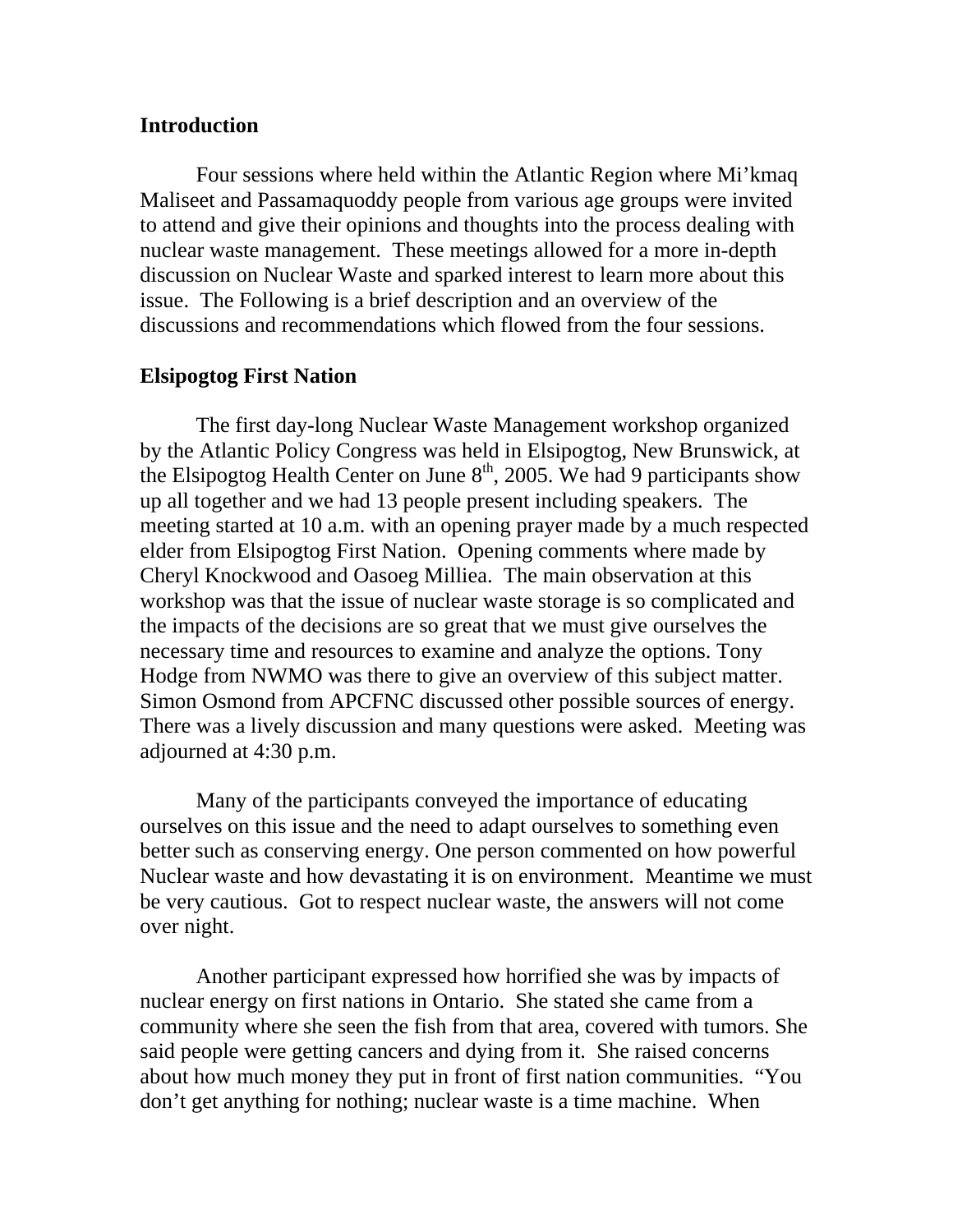looking at the radius for PLGS we will be destroyed in seconds. I don't believe first nations should be looking after that, we should not be taken care of it and as for transportation I think no keep it where it is. Man has tampered with something and now they don't know what to do with it."

An Elder asked if there was a Mi'kmaq name for nuclear waste, and none of the elders could think of none. "Our knowledge is to leave it where it is and stop producing it. What will happen if there are earthquakes or collapses, who will take care of it, nobody. We are poisoning the earth, our own people use the plants as medicines, and they too will become toxic. We are losing lots of land. Nuclear waste is bad medicine, if you change the life of that spirit. Yet the government continues to make the waste, theories on what to do with the waste, it will change and adopt it bounce back here to deal with this. These are the changes we'll have to live it. Nuclear energy was a mistake that now we are trying to hide it in the earth but we can't because it's alive. Canada wants to bury it but it will come out.

## **Fredericton**

The second day-long Nuclear Waste Management workshop organized by the Atlantic Policy Congress was held in Fredericton, New Brunswick, at the Lord Beaverbrook Hotel on June 9th, 2005. We had 8 participants show up all together and we had 12 people present including speakers. The meeting started at 10 a.m. with an opening prayer made by a much respected elder from Tobique First Nation. Opening comments where made from myself, Oasoeg Milliea. Also Tony Hodge from NWMO was there to present on methods of disposal. Nancy Bobbish from the AFN was also present to share the national First Nation input. Simon Osmond from the APCFNC presented on other energy resources. The main observation at this workshop was that many people are concerned about the impacts of nuclear waste on the earth which lead towards broader discussions about energy use and policies within Canada. Many questions were asked. Meeting was adjourned at 4:30 p.m.

One person commented that understanding the full impacts of nuclear waste is complicated but now that he is aware of it he wants to learn more such as what research has been done on uranium and what impacts radiation has on humans and the earth. Concerns were raised about what impacts uranium mining may have on aboriginal lands. As Mi'kmaq, Maliseet and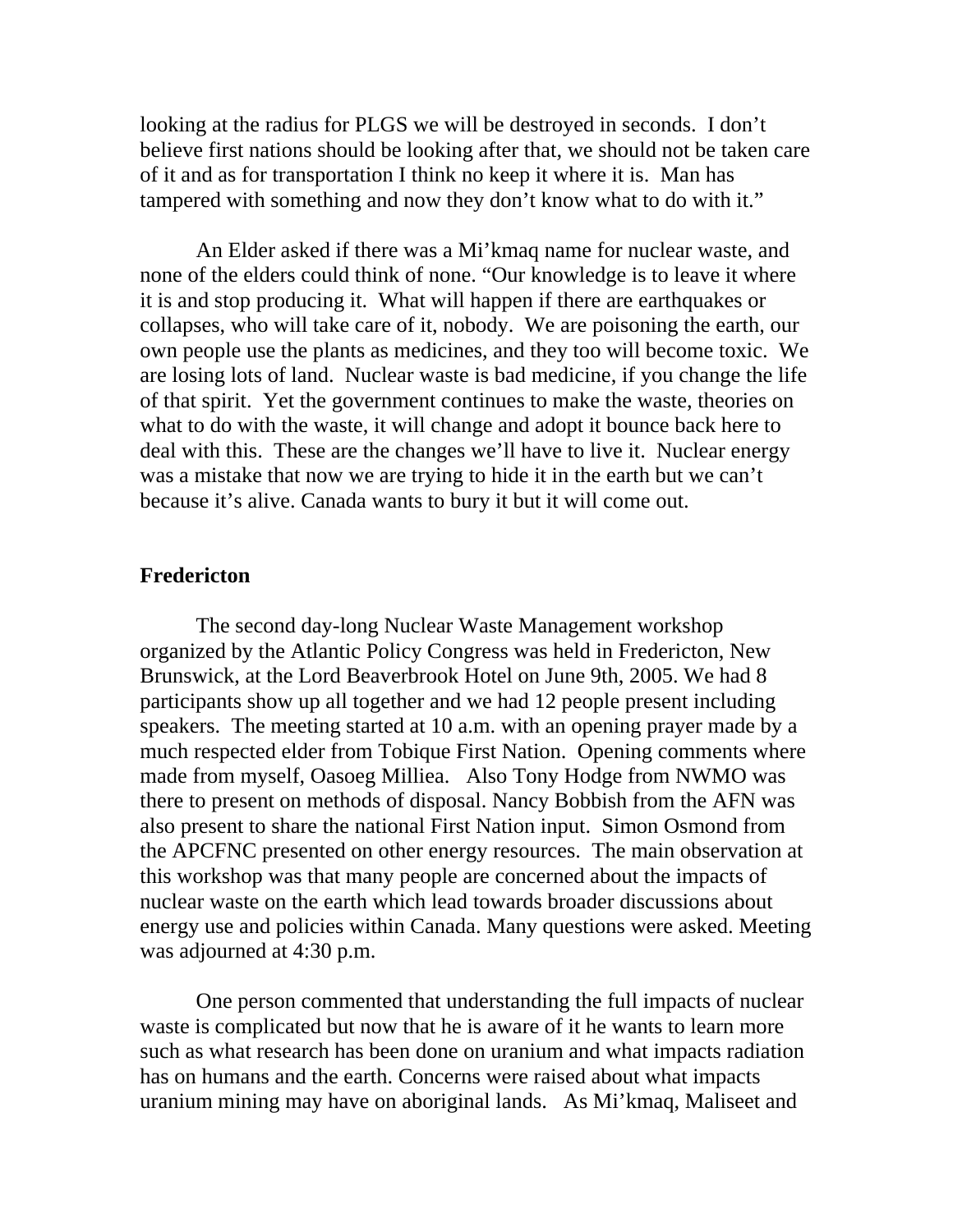Passamaquoddy peoples we need to develop and implement policies for future generations.

One person noted that the deadline being imposed of November 2005 was too short considering the information to digest was so complicated and the implications of the recommendations on the earth and future generations are too great. Furthermore he stated that it is because governments and other agencies ask for our input so late in the process that it creates a level of distrust by FN on the agency which is difficult to overcome. Regardless of the shortcoming of this process the issue is much too important to not to address. Participants felt it was their responsibility to step forward and examine this issue. The potential impacts of nuclear waste on the health of all Canadians are so important it must be addressed. The increase in cancers or birth defects due to radiation is unacceptable.

#### **Membertou**

The third day-long Nuclear Waste Management workshop organized by the Atlantic Policy Congress was held in Membertou, Nova Scotia, at the Membertou Trade and Convention center on July 12th, 2005. We had 3 participants show up all together and we had 7 people present including speakers. The meeting started at 10 a.m. with an opening prayer made by a much respected elder from Membertou First Nation. Opening comments where made by Cheryl Knockwood and Oasoeg Milliea. Mike Krizanc from NWMO was there to present on the fourth nuclear waste storage option. Nancy Bobbish from the AFN was present to share the national findings and recommendations from First Nations across Canada. Simon Osmond from the APCFNC presented on climate change and renewable energy. The main finding of this workshop was related to the unacceptable long term impacts of nuclear waste on the earth and what we can and should do about limiting our demand on energy. Meeting was adjourned at 4:30 p.m.

An elder stated that NWMO needs to keep these sessions going with first nation communities so it can spark interest with Chiefs, Councils and youths because they will be dealing with this issue in the future. .

#### **Elders and Youth Workshop**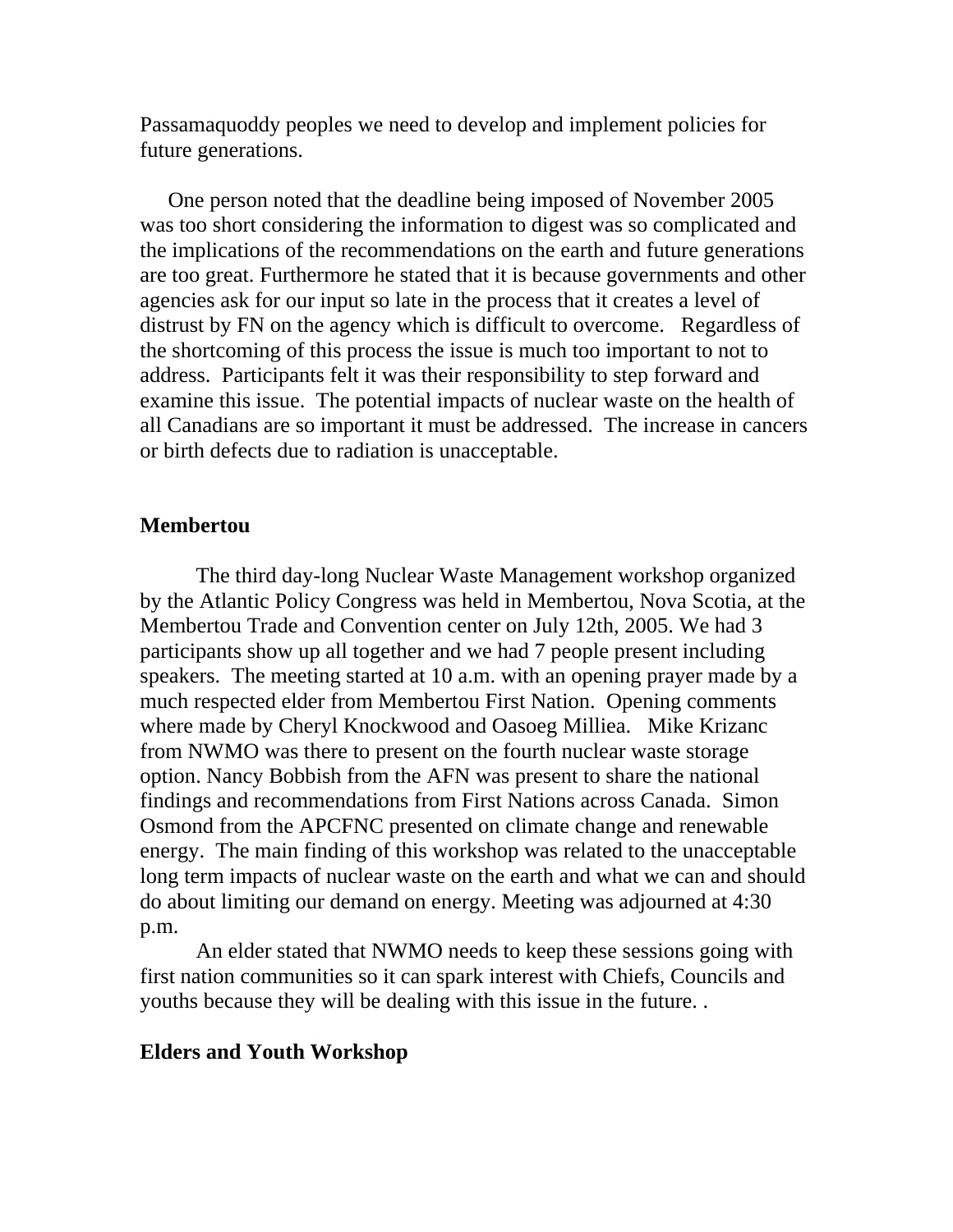The fourth two-day Nuclear Waste Management workshop organized by the Atlantic Policy Congress was held at the Holiday Inn Harbourview in Dartmouth NS on July 27-28th, 2005. We had 24 participants show including 6 presenters. The meeting started at 10 a.m. with an opening prayer made by a much respected elder from Membertou First Nation. Opening comments where made by Cheryl Knockwood and Oasoeg Milliea. Mike Krizanc from NWMO was there to present on the draft recommendation report NWOM may make to Minister of Natural Resources. Norville Getty from the UNBI was present to give overview and recommendations made by UNBI on this issue. Simon Osmond from the APCFNC and Daisy Kidston from Clean Nova Scotia presented on climate change and renewable energy. The main finding of this workshop was related to the unacceptable long term impacts of nuclear waste on the earth and what we can and should do about limiting our demand on energy. Meeting was adjourned on noon the second day.

Norville Getty gave UNBI's analysis on Nuclear Waste Issue. He passed out a PowerPoint presentation. He stated that AFN's recommendations to Seabourne Panel in 1980's were totally ignored. AFN got funding but not enough. Not enough funding is ever provided consistently to have good faith discussions with First Nations. UNBI finally received funding in July 2005 to do community level negotiations and submit report within a month when UNBI has been asking for funds for over 2 years. Concern that disposal sites will be in the traditional territory of aboriginal peoples and this will impact us. His understanding is that discussions have been initiated with aboriginals on potential sites. There will be another opportunity on Aug. 18th for FN in NB to give input into this dialogue at the Metepenagiag Lodge.

Youth expressed importance of thinking long term and to allow room for new information to help in decision making. He also expressed concerned about how our input will be used. He suggested more people need to be aware of this subject and that everyone at meeting inform others of issue and bring information to communities such as newsletters and ongoing workshops.

Elder expressed frustration that our input is sought too late in the game after the substantive decisions will be made. I would like everyone to be aware that we have and advisory committee to look into this issue because we are the people responsible for mother earth and if anything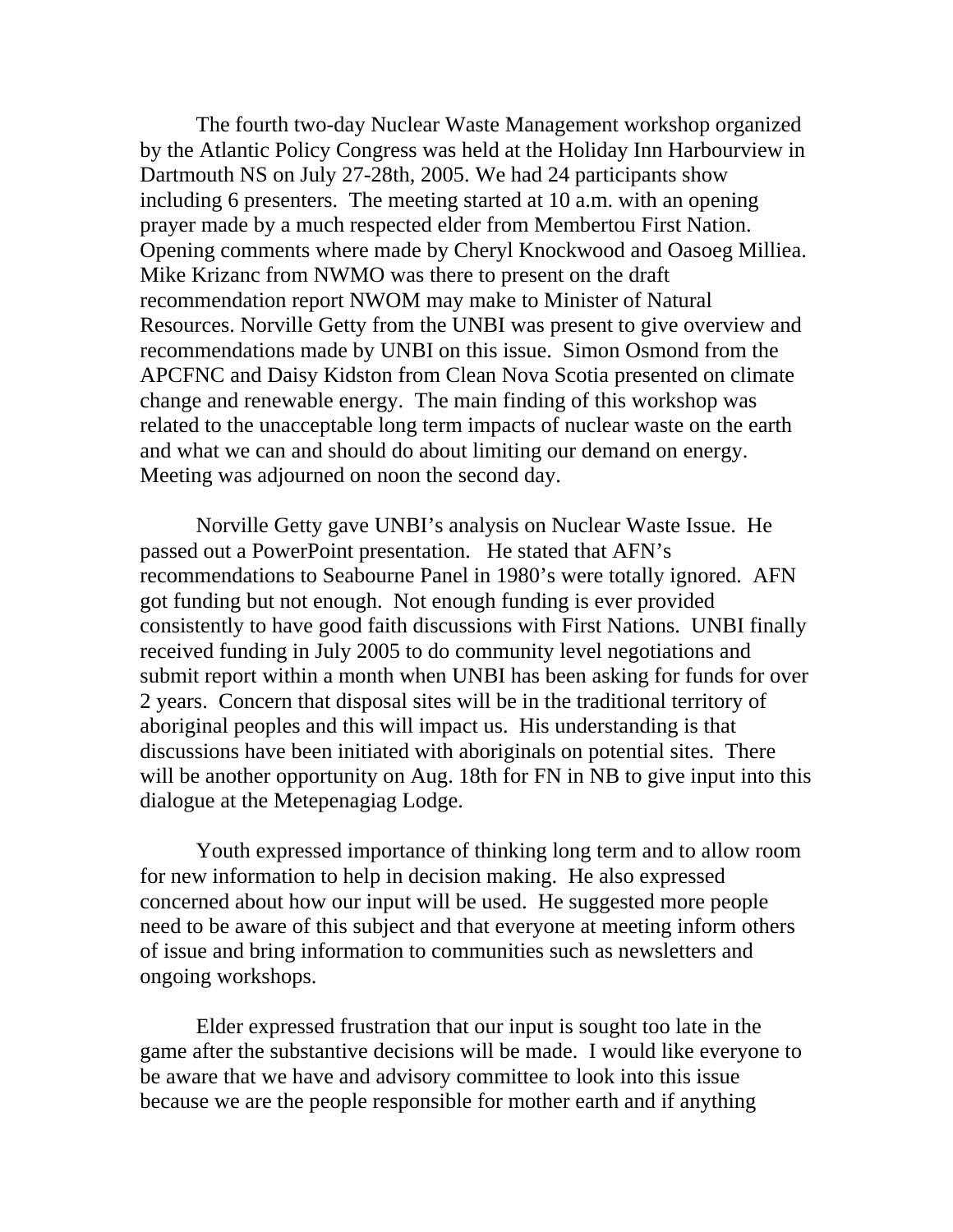happens to plant mother earth will be affected by it. We need to keep vigilant in providing information to our people. We would like for NWMO and government to be honest with us. We need to set up a task force to keep on their backs and to keep us informed on what they are going to do.

Elder expressed worries about long term impacts on earth. I would like young people to hear more about it. We need to have a youth conference and to keep them informed of this initiative. This should all be going to schools and high schools and let the young people know what is going on because they are ones in 30 years who will neutralize or eliminate nuclear waste. We are really in a dangerous situation and they want to put disposal sites on our traditional lands and it is the same as when they gave us small pox infested blankets. We need to educate our peoples. I really wish there were more young people. If we go to Red Bank want to take youth with us we want o make sure they don't bury this on our traditional lands.

Elder expressed frustration over situation we are in and wondered if we will ever get through this. The decisions we make today and how they are made will have long reaching impacts. We have a right/obligation to say no and say we don't want nuclear waste in our territories.

Native people input may not have mattered to them but it matters to us. We look at things holistically and they don't. The say they care about future generations but I don't think they mind too much about passing it on. Their recommendation is based on a best case scenario. Why did they need an Act to act responsibly with the waste. They should have done this in beginning. The nuclear waste destroys and to create waste that will impact future generations is totally irresponsible of us. In NB Point Lepreau decision to refurbish is scheduled for this week. We have to sit here and face it and talk about it and teach other people about it and we can't ignore it anymore.

Elder thanked APCFNC for having these sessions and has caused her to reevaluate her relationship to energy. And she agrees with other elder that we are in an awful mess and she is determined to do something about it. We can all make a change personally in how we live our lives.

Youth expressed shock of impacts of nuclear energy and waste. How am I going to explain this situation and issue to my children? She stated "I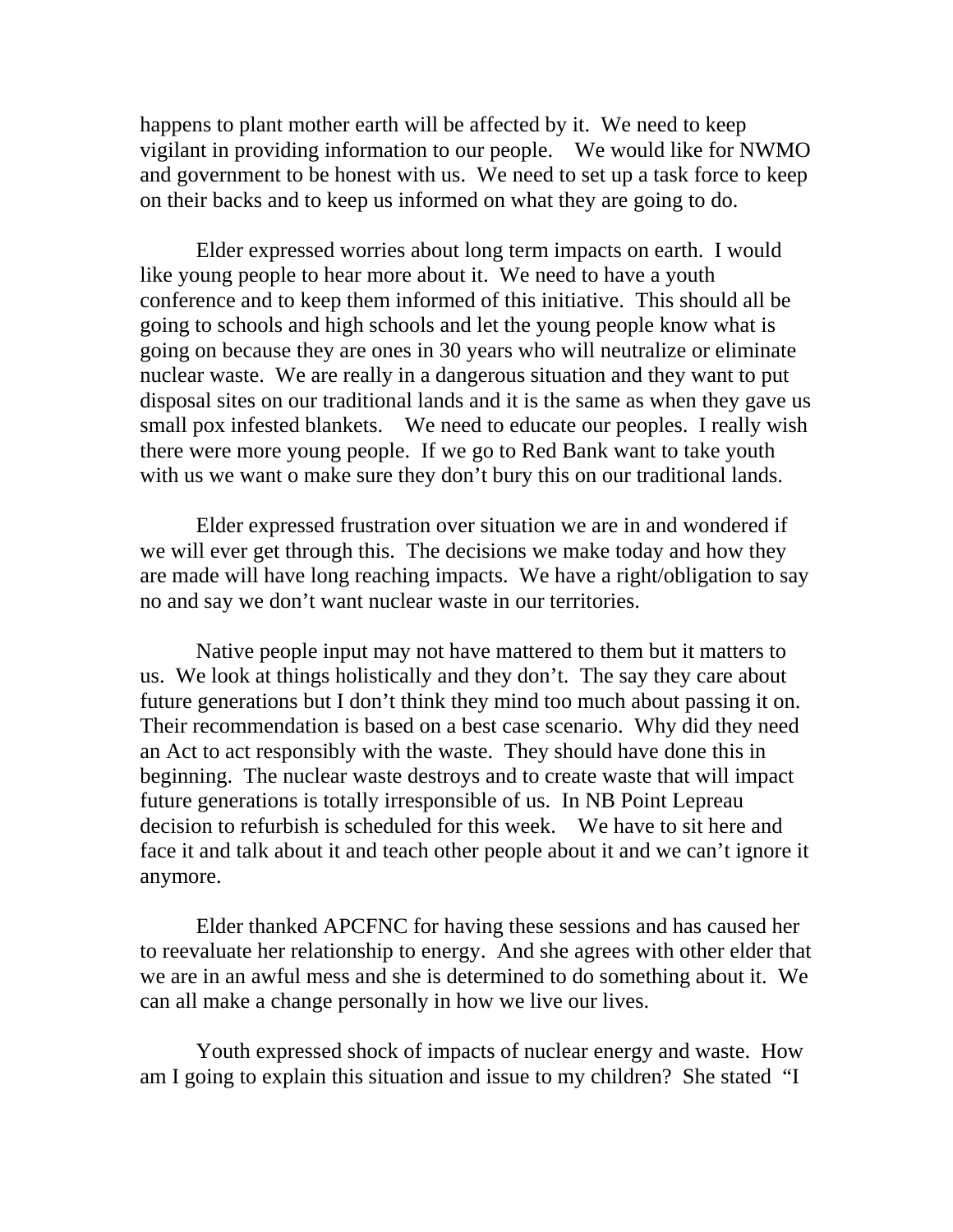wish I was educated more to say more. We should start educating our youth and the elders could share their knowledge about these issues."

Another Elder stated that the ramifications of what is discussed here today will impact the long term. Every time society tries to make life easier for us instead it makes it worse. "They force us to be dependent on that energy. But what we have to do is make decisions that are best for us and I am not prepared to mortgage my kids need for my needs right now. This is cultural genocide to make us dependent on that energy. We have to be more vigilant on protecting our culture."

A youth stated that we have to be proactive instead of reactive and she liked that "UNBI is going to all communities and it is important that this informed is shared at all age levels of our communities and we must continue the dialogue and we should set the pace."

# **Recommendations**

- Recommend as Mi'kmaq, Maliseet and Passamaquoddy people we must re-take control and stop being dependent on nuclear energy.
- Recommend as First Nations we lobby both Federal and Provincial governments to develop an energy policy based on sound environmental choices.
- Recommend we maintain elders/ youth focused dialogue on this issue.
- Recommend that NWMO have a national dialogue with all aboriginal groups involved in nuclear waste dialogue sessions across Canada to come up with recommendations on nuclear fuel waste storage issues.
- Recommend NWMO and APCFNC continues to educate our people and our leaders on this issue.
- Recommend NWMO provide greater funding for training to aboriginal peoples to examine the full implications of nuclear waste and nuclear energy on the health of peoples and the earth.
- Recommend NWMO maintains dialogue with First Nation in Atlantic on this issue and more resources, input and time is given to ensure First Nation Voice is expressed within this dialogue.
- Recommend more funding be allocated from Canada and NWMO to research impacts and possible beneficial uses of nuclear waste.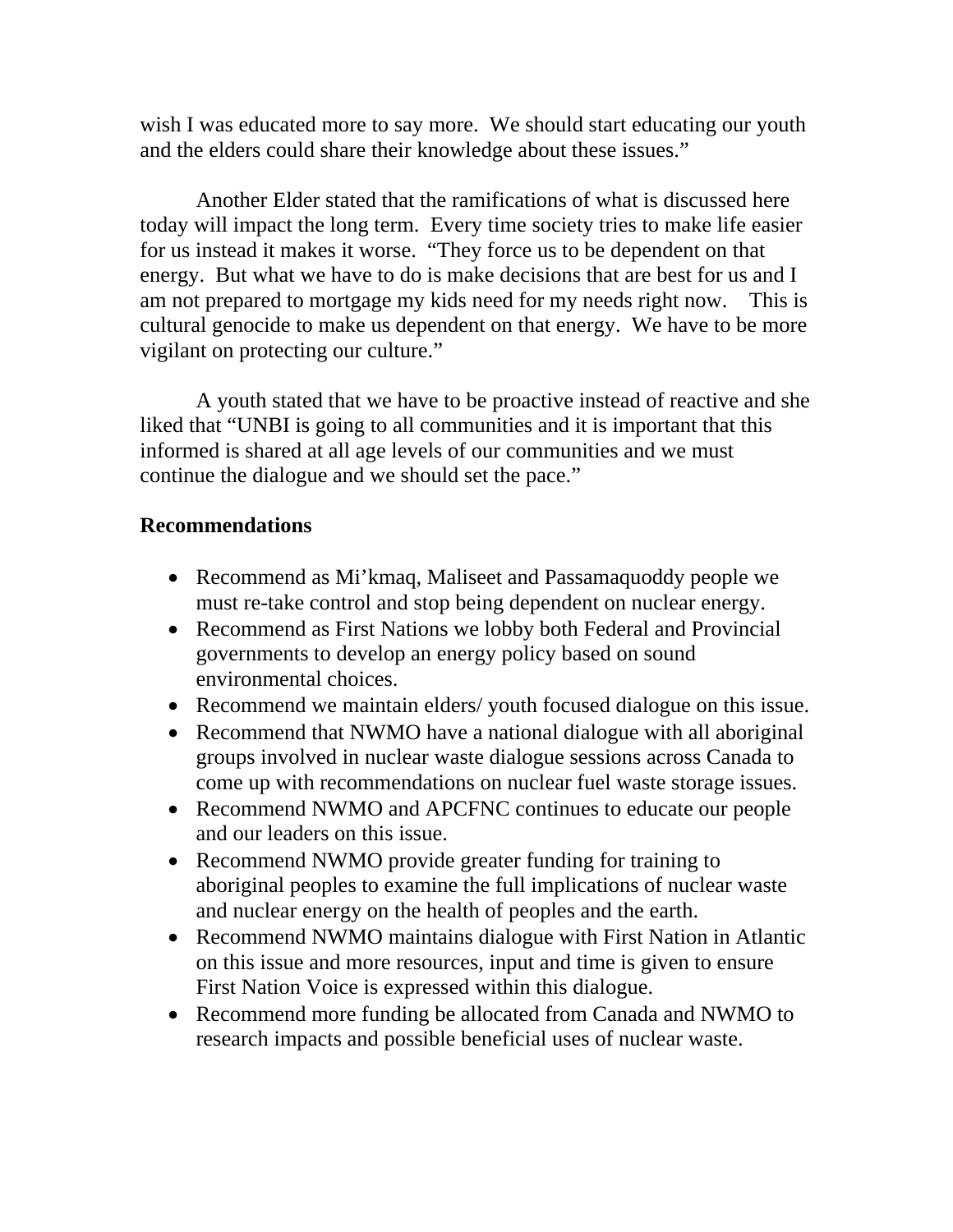- Recommend that the option involving consequential decision making by NWMO is more responsible since it allows for the unknown in development of science and technology.
- Recommend that APCFNC send final report directly to Minister of Natural Resources outlining our recommendations to ensure our voice is heard.
- Recommend that NWMO provides ongoing funded dialogue with aboriginals on this issue with long term funding from the Nuclear industry mandated by legislation;
- Recommend that NWMO provides for an accountable aboriginal seat on the NWMO advisory committee; and staff more aboriginals.
- Recommend when NWMO puts security in place around nuclear energy/waste sites that aboriginal peoples be considered for employment in security and environmental monitoring.
- Recommend NWMO fund an Atlantic based youth conference to keep them informed of this initiative.
- Recommend that NWMO fund the development of curriculum on Nuclear energy and waste because they, in 30 years, will neutralize or eliminate and be responsible for storing nuclear waste.
- Recommend that APCFNC adopts this position and lobbies other provincial and federal government of our position.
- Recommend that APCFNC takes a position publicly on the refurbishment of Point Lepreau.
- Recommend that APCFNC continue dialogue on this issue.
- Recommended that Canada stop exporting nuclear fuel to other countries.
- Recommended to find the real cost of nuclear fuel on billing.
- Recommended that NWMO send off final recommendations to Aboriginal's first to see if the right ones are being recommended by them.
- Recommended that NWMO phase out power plants now instead of doubling the amount of waste since NWMO are still trying to figure out what NWMO are going to do with the current waste.
- Recommended that NWMO be put under great public scrutiny via media attention

# **Elders Teachings Roundtables**

The elders shared teaching related to the importance of prayer and positive thinking on all things on earth. Gwen Bear shared teachings of water and